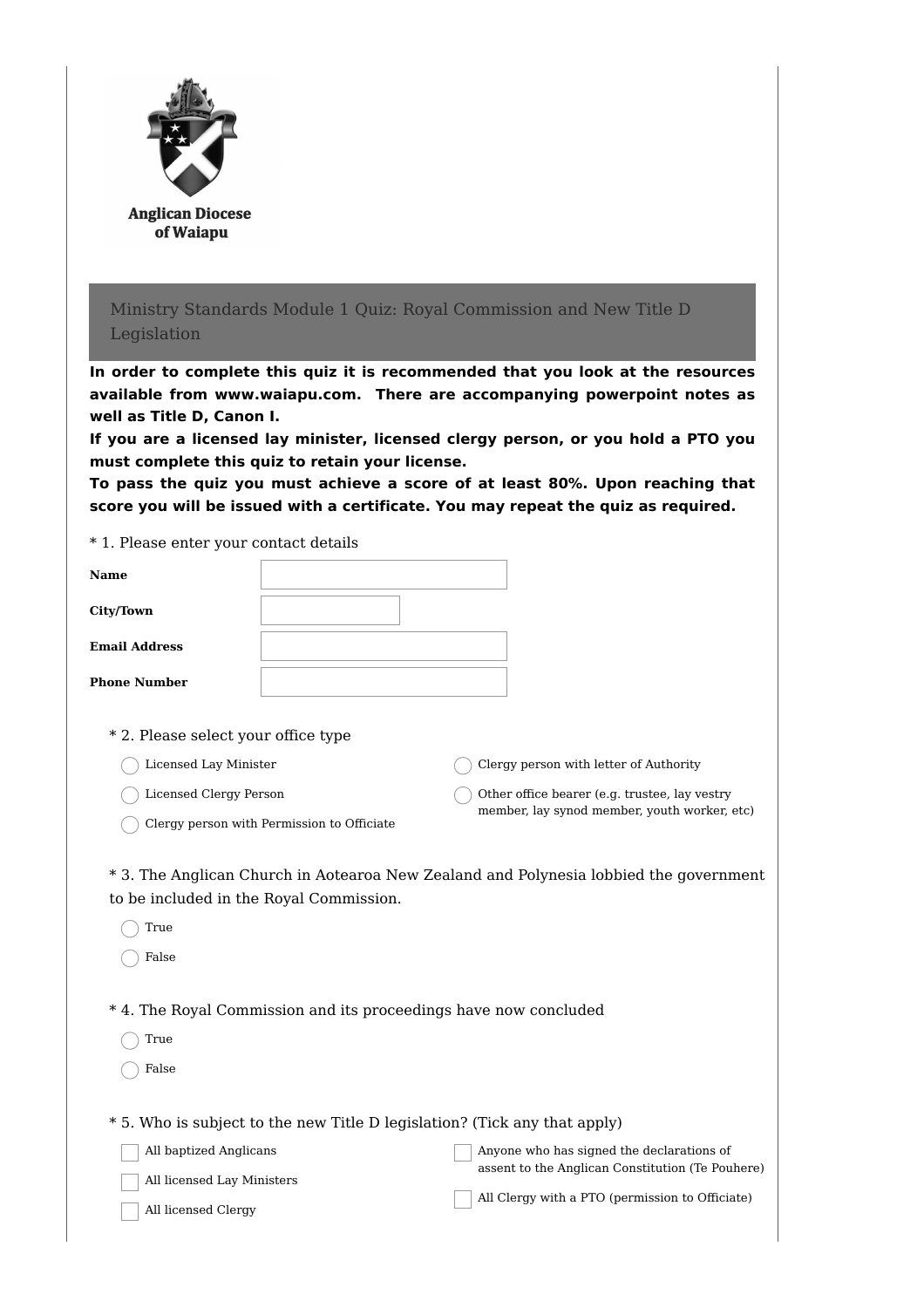|  |  |  | * 6. Is the Legislation in force yet? |  |  |  |  |
|--|--|--|---------------------------------------|--|--|--|--|
|--|--|--|---------------------------------------|--|--|--|--|

Yes, from January 25, 2021

 $\bigcap$  No

\* 7. Where can you find the new legislation online? (tick all that apply)

www.police.govt.nz

www.anglican.org.nz/Resources/Canons

www.waiapu.com

\* 8. Why have changes been made? (Tick any that apply)

To create greater consistency, objectivity and transparency in handling complaints across the Church

To respond to learnings from the Royal Commission and demonstrate our standards are fit for purpose

Because Anglicans love change

To manage the rising number of complaints with appropriate expertise

\* 9. All serious written complaints will be referred to the Registrar of the new Ministry Standards Commission.

 $\bigcap$  True

False

\* 10. The Ministry Standards Commission is a substitute for criminal proceedings.

True

 $\bigcap$  False

\* 11. The Registrar may (1) dismiss a complaint, or refer it as either (2) "unsatisfactory conduct" or (3) "misconduct". Which of these decisions refers the matter to a tribunal?

Dismissal

Unsatisfactory Conduct

 $\bigcap$  Misconduct

\* 12. Which of these Canons describes the behaviour expected of office bearers in the Church?

I Standards of Ministry for Bishops, Ministers and Office Bearers

II The Ministry Standards Commission and its Registrar

III Maintenance of Ministry Standards

IV Maintenance of Standards of Trustees

 $\bigcap$  V Chancellors and Legal Advisors

 $\bigcap$ VI Safe to Receive testimonials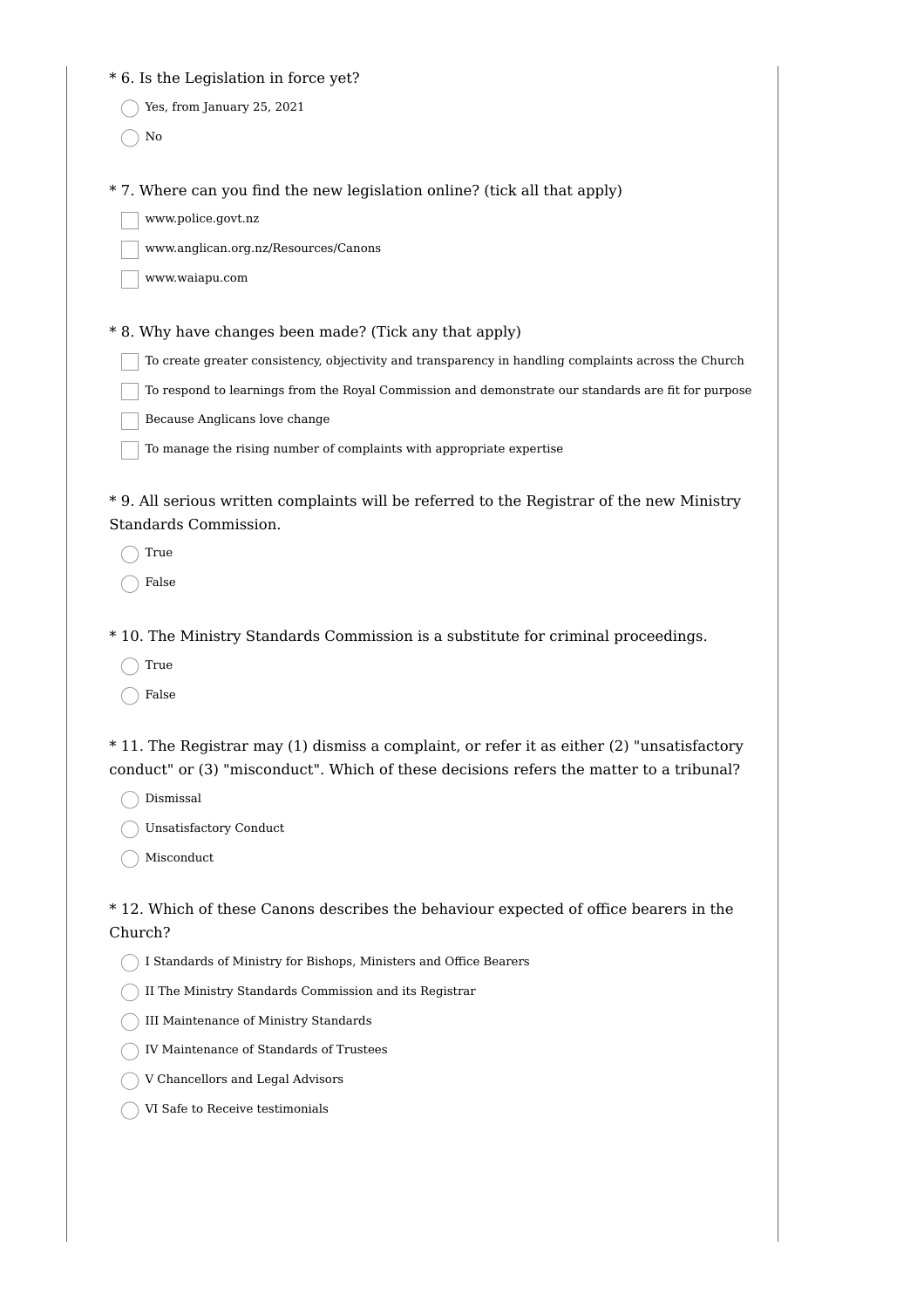- \* 13. Which of these Canons outlines the process by which complaints are handled?
	- I Standards of Ministry for Bishops, Ministers and Office Bearers
	- $\bigcap$  II The Ministry Standards Commission and its Registrar
	- III Maintenance of Ministry Standards
	- IV Maintenance of Standards of Trustees
	- V Chancellors and Legal Advisors
	- VI Safe to Receive testimonials
- \* 14. Under the new legislation, only an alleged victim can make a formal complaint.

 $\bigcap$  True

- False, anyone can make a complaint
- \* 15. The complainant is required to prosecute his/her complaint.
	- $\bigcap$  True
	- False, the Church becomes the 'Informant' and prosecutes on behalf of the complainant
- \* 16. Complaints may be received orally.
	- $\bigcap$  True
	- $\bigcap$  False, complaints must be written.

\* 17. "Unsatisfactory conduct" is referred back to the relevant Bishop without a Tribunal. That Bishop (with reference to principles of forgiveness and reconciliation) then makes decisions about admonishment, counselling and training.

 $\bigcap$  True

 $\bigcap$  False, all complaints must be heard by a Tribunal appointed by the Ministry Standards Commission.

\* 18. What kind of conduct does this statement define: "intentional, significant or continuing departure from the Standards of Ministry set out in Canon I"?

◯ Unsatisfactory conduct

Misconduct

Criminal conduct

\* 19. Disciplinary proceedings where the alleged misconduct is of a sexual nature must be brought within three years of the behavior occurring

True

False. There is no time period prescribed regarding sexual misconduct

\* 20. If the Registrar believes the threshold for risk has been met, he/she may recommend immediate suspension of the respondent (the person against whom allegations have been made) before an investigation.

True

False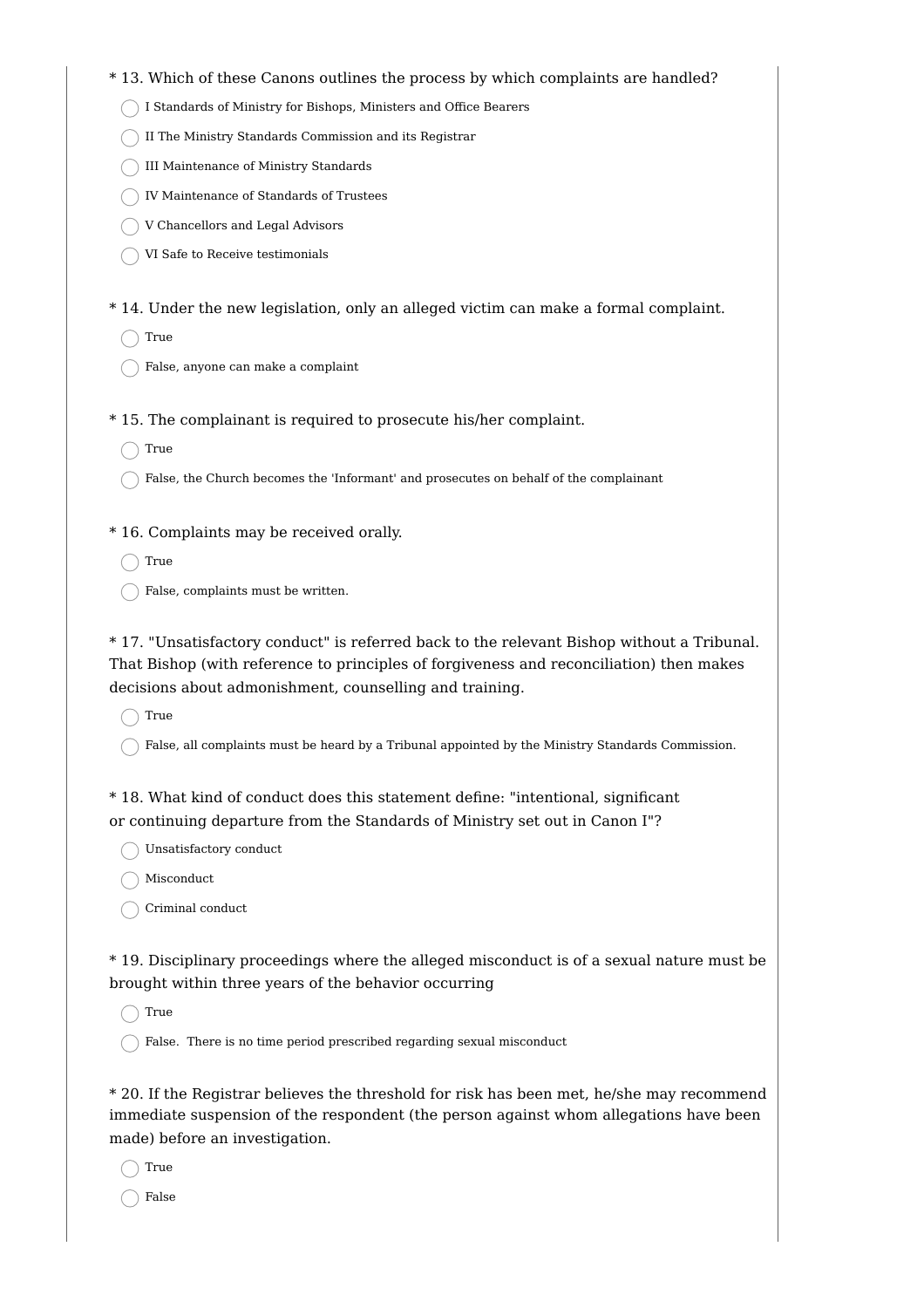| * 21. Tribunal members are selected from a list maintained by the Ministry Standards<br>Commission. Appointments to a specific tribunal are made by the Bishop upon the explicit<br>recommendation of the Registrar. In Tikanga Pakeha, a Tribunal would consist of what<br>three people  (Please tick any that apply) |  |  |  |  |
|------------------------------------------------------------------------------------------------------------------------------------------------------------------------------------------------------------------------------------------------------------------------------------------------------------------------|--|--|--|--|
| One lay member of this Church                                                                                                                                                                                                                                                                                          |  |  |  |  |
| One Judge of the High Court of New Zealand                                                                                                                                                                                                                                                                             |  |  |  |  |
| One ordained minister                                                                                                                                                                                                                                                                                                  |  |  |  |  |
| One barrister or solicitor of the High Court of New Zealand (with 7 or more years' experience)                                                                                                                                                                                                                         |  |  |  |  |
| One of the members must reside in the Episcopal Unit of the Licensing Bishop                                                                                                                                                                                                                                           |  |  |  |  |
| The Diocesan Chancellor                                                                                                                                                                                                                                                                                                |  |  |  |  |
| The Diocesan Bishop                                                                                                                                                                                                                                                                                                    |  |  |  |  |
| * 22. A tribunal that determines "misconduct" may make one of four recommendations.<br>Please rank the following four determinations in order from least serious to most serious.                                                                                                                                      |  |  |  |  |
| ≡<br>Deposition                                                                                                                                                                                                                                                                                                        |  |  |  |  |
| Deprivation of Office                                                                                                                                                                                                                                                                                                  |  |  |  |  |
| Admonition                                                                                                                                                                                                                                                                                                             |  |  |  |  |
| Suspension                                                                                                                                                                                                                                                                                                             |  |  |  |  |
| * 23. A respondent may appeal any determination.                                                                                                                                                                                                                                                                       |  |  |  |  |
| True, but only within working 20 days of the determination.                                                                                                                                                                                                                                                            |  |  |  |  |
| No, the Tribunal's determination is final.                                                                                                                                                                                                                                                                             |  |  |  |  |
| $\ast$<br>24. Only the respondent may appeal a tribunal decision                                                                                                                                                                                                                                                       |  |  |  |  |
| True                                                                                                                                                                                                                                                                                                                   |  |  |  |  |
| False - an appeal may come from either party, ie the respondent or the church advocate.                                                                                                                                                                                                                                |  |  |  |  |
| * 25. Findings and recommendations of any tribunal will be made publicly available (unless<br>subject to suppression order under clause 62)A public register of all "misconduct" will be<br>maintained by the Ministry Standards Commission.                                                                           |  |  |  |  |
| True                                                                                                                                                                                                                                                                                                                   |  |  |  |  |
| False - they are available only to the respondent, the complainant and the Diocesan bishop.                                                                                                                                                                                                                            |  |  |  |  |
| * 26. The complainant's identity must never be made public                                                                                                                                                                                                                                                             |  |  |  |  |
| True                                                                                                                                                                                                                                                                                                                   |  |  |  |  |
| False - the complainant may request that their identity be made public                                                                                                                                                                                                                                                 |  |  |  |  |
|                                                                                                                                                                                                                                                                                                                        |  |  |  |  |